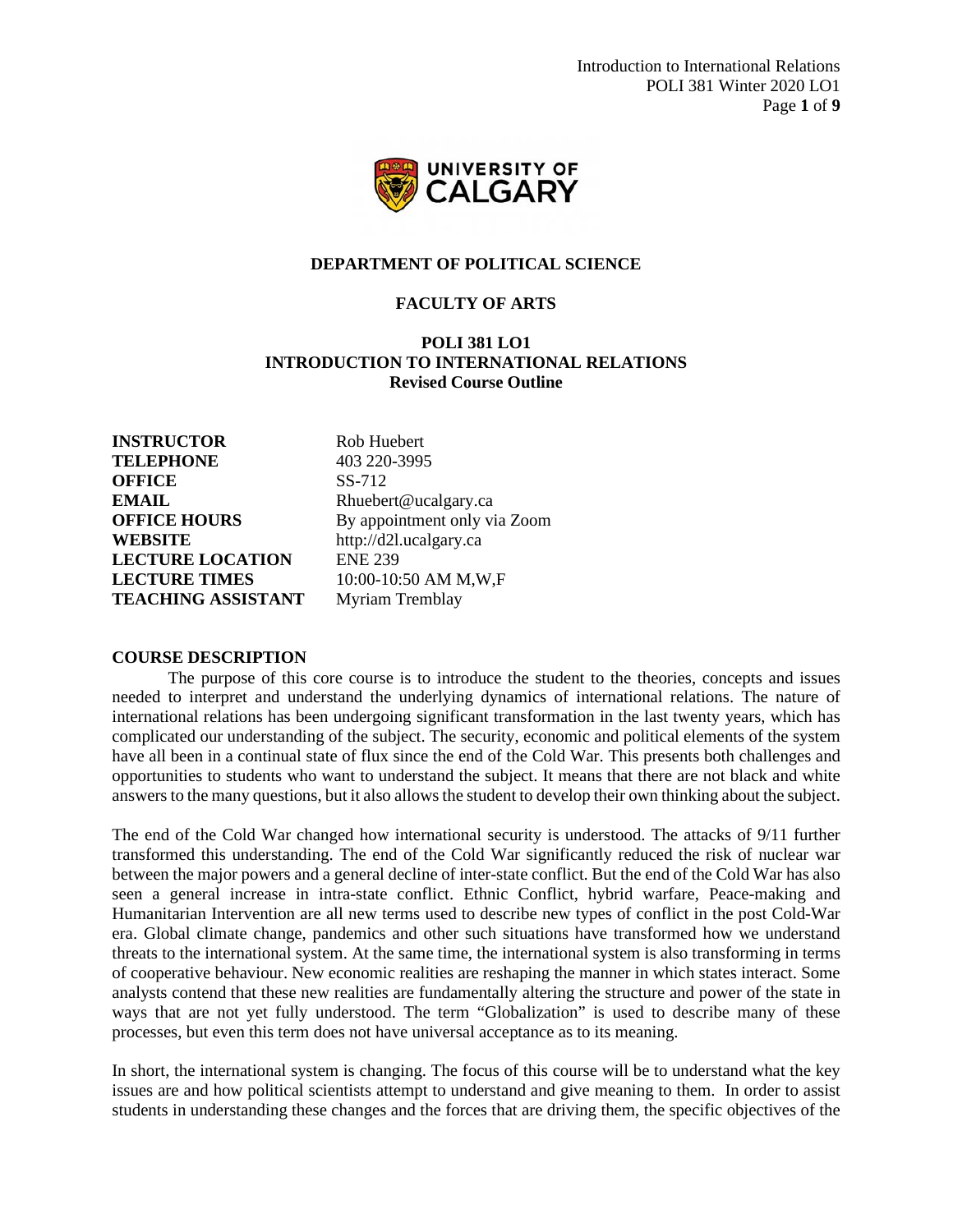course will be as follows:

- 1) To think critically and thoughtfully about international relations;
- 2) To identify and understand the main forces shaping the current international system; and
- 3) To research and critically assess the specific elements of international relations.

### **COURSE OBJECTIVES**

The overall course objective is to provide the student the opportunity to develop the skills and abilities necessary to critically assess the field of international relations. This will include an examination of the concept of the field as well the main issue areas within the field. A related objective of the course is to provide students with the opportunity to further develop their critical research, writing and oral skills.

### **REQUIRED TEXTBOOK AND OTHER MATERIALS**

**Text** – John Baylis, Steven Smith, Patricia Owens, *The Globalization of World Politics: An Introduction to International Relations* 7th edition (Oxford: University of Oxford Press, 2017).

**Journals** -The following list provides the names of some (but by no means all) of the principal journals in the field of international relations. Students should develop the habit of staying current in their debates.

*Canadian Military Journal, Foreign Affairs, Foreign Policy, International Affairs, International Journal, International Organization, International Security, International Studies Quarterly, Jane's, Journal of Conflict Resolution, Journal of Military and Strategic Studies, Journal of Peace Research, Strategic Review, Survival* and *World Politics*

**Library Search Engines** - One of the most important electronic aids to research offered by the library can be found in their Research Databases. This page lists numerous databases, which focus on international relations and strategic studies.

[\[https://library.ucalgary.ca/az.php\]](https://library.ucalgary.ca/az.php).

|                       | <b>Marks</b> | Due Date            |
|-----------------------|--------------|---------------------|
| Paper Proposal        | 20%          | February 14         |
| <b>Research Paper</b> | 50%          | Midnight - March 30 |
| Final Exam            | 30%          | 5:30 PM April 25    |
| TOTAL                 | 100\%        |                     |
|                       |              |                     |

### **GRADE DISTRIBUTION AND DUE DATES**

### **PAPER PROPOSAL**

A paper proposal must be submitted in class **February 14**. The proposal (3-4 pages @ 1.5 line spacing) must include a clear identification of the question to be addressed in the paper, the methodology to be utilized, and a preliminary list of sources. It is to be submitted at the beginning of class in a paper format. Students must retain an electronic copy for their own records. The research paper will be evaluated in terms of both its academic and writing content. Proposals submitted late will be penalized .5 of a mark per day. (e.g., if the assignment is one day late and it receives an 18/20 it will be marked down to 17.5/20. If it is late a second day, it will be given a 17/20 and so forth).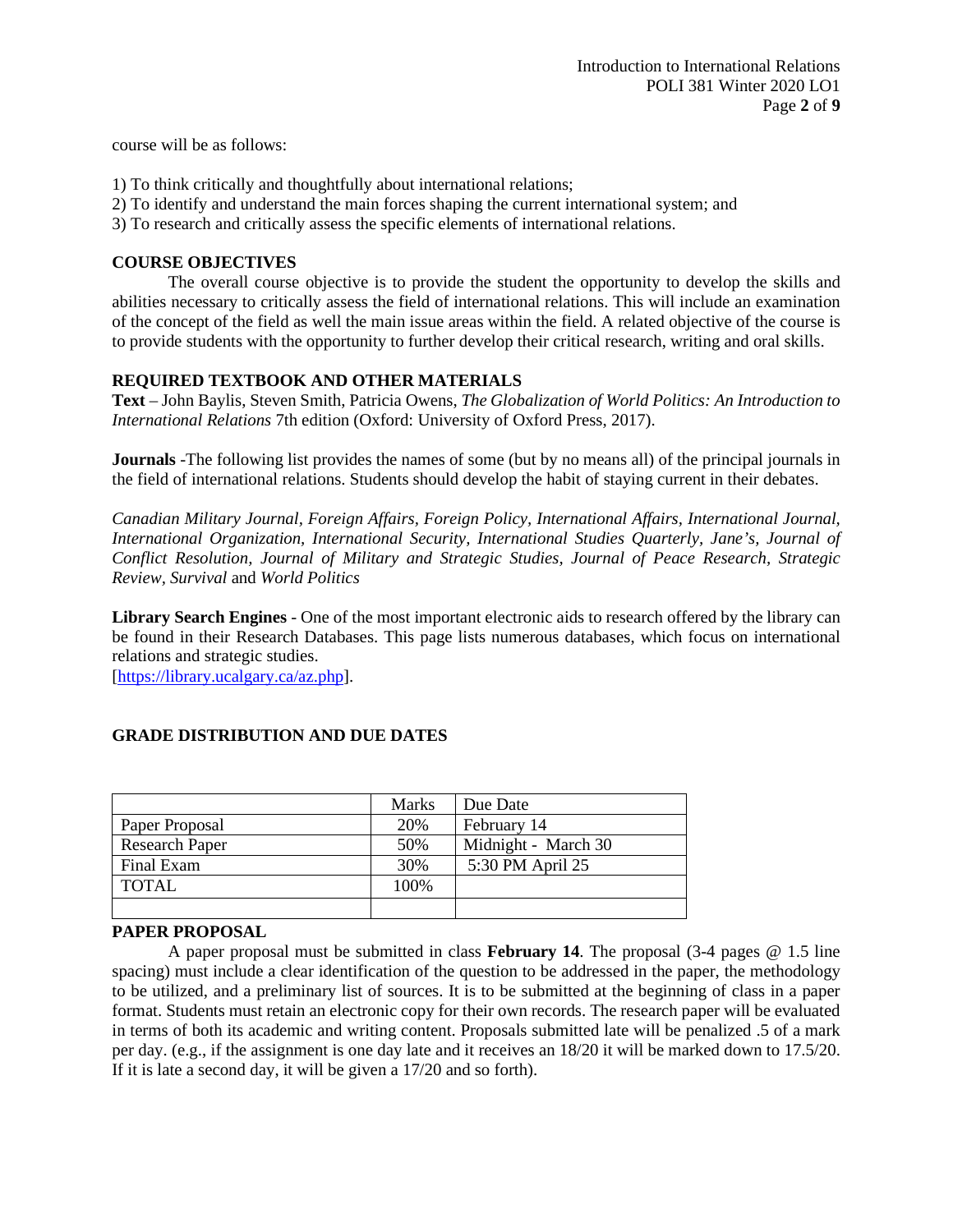### **RESEARCH PAPER**

Students will be required to write one major research essay on a subject of their own choosing (suggestions will be provided) and is due at the beginning of class on **March 30**. This paper (10-15 pages) is to provide an analytical study of an aspect of international relations. Students will be given potential paper topics but are encouraged to develop their own ideas. The paper will be evaluated in terms of both its academic and writing content. It is to be submitted by Midnight (12:00 AM) March 30 through D2L Dropbox in a word file format. Students must retain an electronic copy for their own records.

### **FINAL EXAM**

The last assignment is the final exam. This will be a take home exam and will consist of longanswer questions. You will be sent the exam through D2L at 11:00 am April 15. You must complete it by 5:30 PM April 25 and submit it by D2L Dropbox. This is an open book exam and you must cite all of your sources that you use. You do not need a bibliography, but must have proper footnotes/endnotes. The word count for the exam is no more than 3000 words (approximately 1000 words/question).

### **WRITING STATEMENT**

Written assignments are often required in Political Science courses, including this one, and the quality of writing skills, including but not limited to such elements as grammar, punctuation, sentence structure, clarity, citation, and organization, will be taken into account in the determination of grades. Students are encouraged to make use of the services offered through Writing Support Services in the Student Success Centre (3rd floor of the Taylor Family Digital Library) or at [http://www.ucalgary.ca/ssc/writing](http://www.ucalgary.ca/ssc/writing-support)[support.](http://www.ucalgary.ca/ssc/writing-support)

### **GRADE SCALE**

|  | $A+$ = 90-100 B+ = 75-78 C+ = 65-68 D+ = 55-58 |  |  |  |  |  |
|--|------------------------------------------------|--|--|--|--|--|
|  | $A = 80-89$ B = 70-74 C = 60-64 D = 50-54      |  |  |  |  |  |
|  | $A-$ = 79 B- = 69 C- = 59 F = 49-0             |  |  |  |  |  |

### **CLASS PREPARATION & D2L**

Lectures focus on the material presented in the textbook and general discussion relating to the topic(s) outlined in the lecture schedule. They will now posted on your D2L. Students are expected to read the assigned text chapters and readings before class, and must watch each lecture. Important information and additional readings for Introduction to International Relations are posted on D2L. Students should regularly check the Announcements section of D2L for ongoing notices.

Your instructor may not necessarily cover all of the materials in the chapter, but it is the responsibility of the student to understand the concepts presented in the textbook and lectures. If you are unsure of any of the concepts, please take the initiative to ask the instructor or TA via electronic means.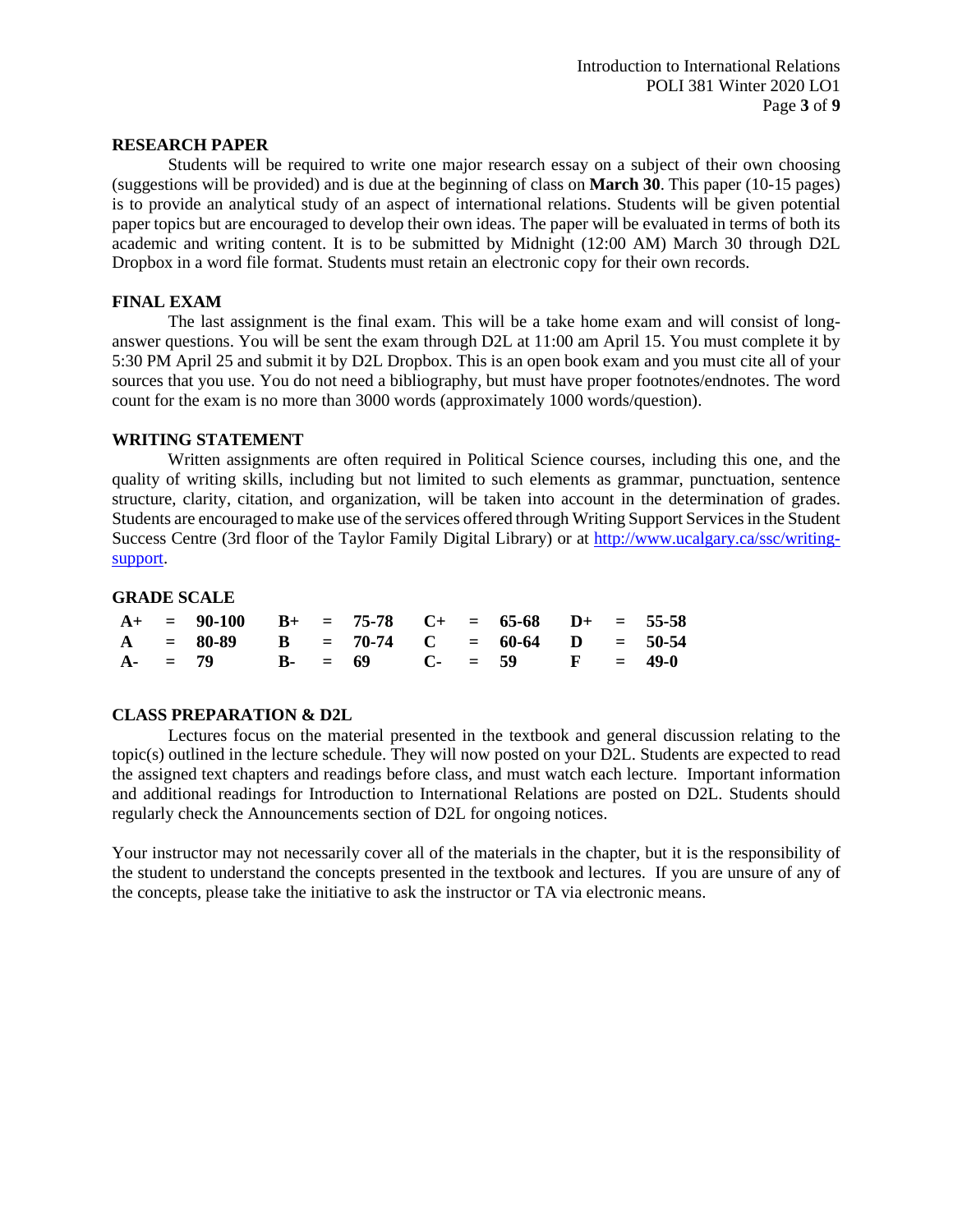### **INSTRUCTOR GUIDELINES**

Students requiring assistance are encouraged to speak to their instructor or TA during class or during office hours. Should you wish to meet with the instructor outside of office hours via zoom, please telephone or email the instructor to make an appointment. It is to the student's advantage to keep such appointments.

Email is a common form of communication but it is not always the most effective way of answering student questions. If you cannot make office hours, please request a one on one meeting outside of these hours.

Students are welcome to use laptops and other electronic note-taking devices in this course. Please be considerate of others and switch off all cell-phones when you enter the classroom. Sending/receiving texts and browsing the Web is extremely disruptive to others and will not be tolerated.

### **COURSE OUTLINE AND READINGS**

It should be noted that occasionally guest speakers become available at short notice. Also current international events such as the outbreak of conflict will require discussion in class. This means that sometimes not all elements of the outline will be covered. If this happens, students will not be responsible on the final exam for the material not covered in class. There are also times where the instructor may be absent due to research requirements. In such instances the lecture will be pre-recorded and played by the TA for viewing.

1. **INTRODUCTION** — These lectures will outline the major elements of the course. This will include a discussion of the modes of evaluation and other housekeeping requirements. Following this, a general overview of some of the main elements of international relations will be presented.

### **Core Issue**: **How can we** *critically think* **about International Relations?**

I) Overview and objectives of the course. II) Understanding international relations as a social science. III) Engaging in research in international relations. Readings: Text Baylis et al. Introduction Owen, Baylis, Smith, pp. 1-14 Chapter 1, McGrew, pp. 15-32 Chapter 2, Lawson, pp 18-51 Chapter 3, Scott pp 52-67 Chapter 4, Cox pp 68-82 Chapter 5, Hurrell pp 83-97

2. **NATURE OF FIELD** — The main focus of these lectures is to provide the student with an overview of the nature of the field. The end of the Cold War has brought about a substantial revaluation of the main elements of the field of "international relations". Thus, our main focus will be on understanding the main forces shaping international relations. This will require a review of the development of the field since the end of the Second World War to the present.

### **Core Issue: What are the strengths and weaknesses of the foundations of the study of International Relations?**

I) Development of the Field of Study – why is this important?

II) Nature of the Field – why should we care?

III) What are the different theoretical ways of understanding international relations – why does this matter?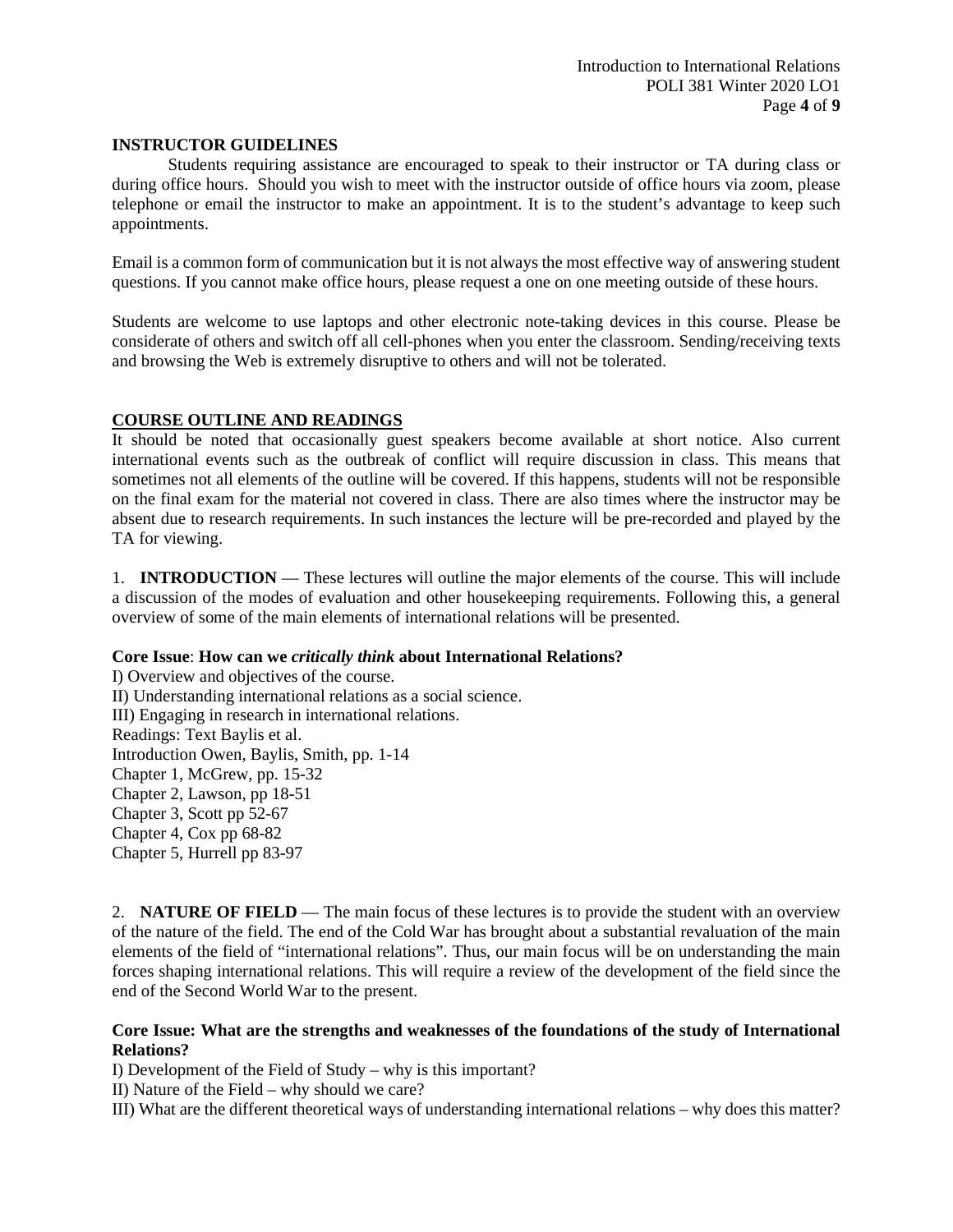IV) The Development of the International System.

Readings: Text Baylis et al. Chapter 6 Dunne, Schmidt pp 101-115 Chapter 7 Dunne pp 116-128 Chapter 8 Hobden, Jones pp 129-143 Chapter 9 Barnett pp 144-158 Chapter 10 Hansen pp 159-173 Chapter 11 Sylvester pp 174-188 Chapter 12 Kinsella pp 189-203 Chapter 13 Shapcott pp 204-218

3. **CONFLICT: WAR, PEACE AND SECURITY IN THE MODERN INTERNATIONAL** 

**SYSTEM** The main challenge to the field of international relations has come in our understanding the key concepts of war, peace and security. When we talk of security, whose security are we talking of? What is the nature of this security? How can it best be attained? How do we understand what is peace and war? Has the end of the Cold War changed the nature of peace and war? A key objective of this section will be to undertake a critical evaluation and comparison of the different theoretical approaches to understanding these concepts and issues.

### **Core Issue: How can we understand War, Peace and Conflict?**

I) Nuclear Deterrence – the Fundamental Security Policy. II) War and Peace – interstate and intrastate. III) Security – Traditional; Human; Environmental.

Readings: Text Baylis et al. Chapter 14 Barkawi pp 223-237 Chapter 15 Baylis pp 238-252 Chapter 25 Kiras pp 402-418 Chapter 26 Greitens pp 419-433 Chapter 29 Evans,Thomas pp 464-479 Chapter 30 Acharya pp 480-496 Chapter 32 Bellamy, Wheeler pp 514-528

4. **COOPERATION: INTERNATIONAL POLITICAL ECONOMY, INTERNATIONAL INSTITUTIONS, AND GLOBALIZATION** — While the last section would suggest that the international system is in a constant state of war and conflict, the reality is that there is also a tremendous degree of cooperation in the international system. Specifically the economic trade that occurs across international borders is one of the most important functions of the international system. These have created new pressures and opportunities known as "globalization."

At the same time, the international system has also developed international organizations and institutions specifically for the purpose of improving international cooperation both for economic and international legal purposes. How are such organizations/institutions created and maintained?

### **Core Issue: How can we understand forms of cooperation in the international system?**

I) The World Trading System. II) International Political Economy.

III) Globalization.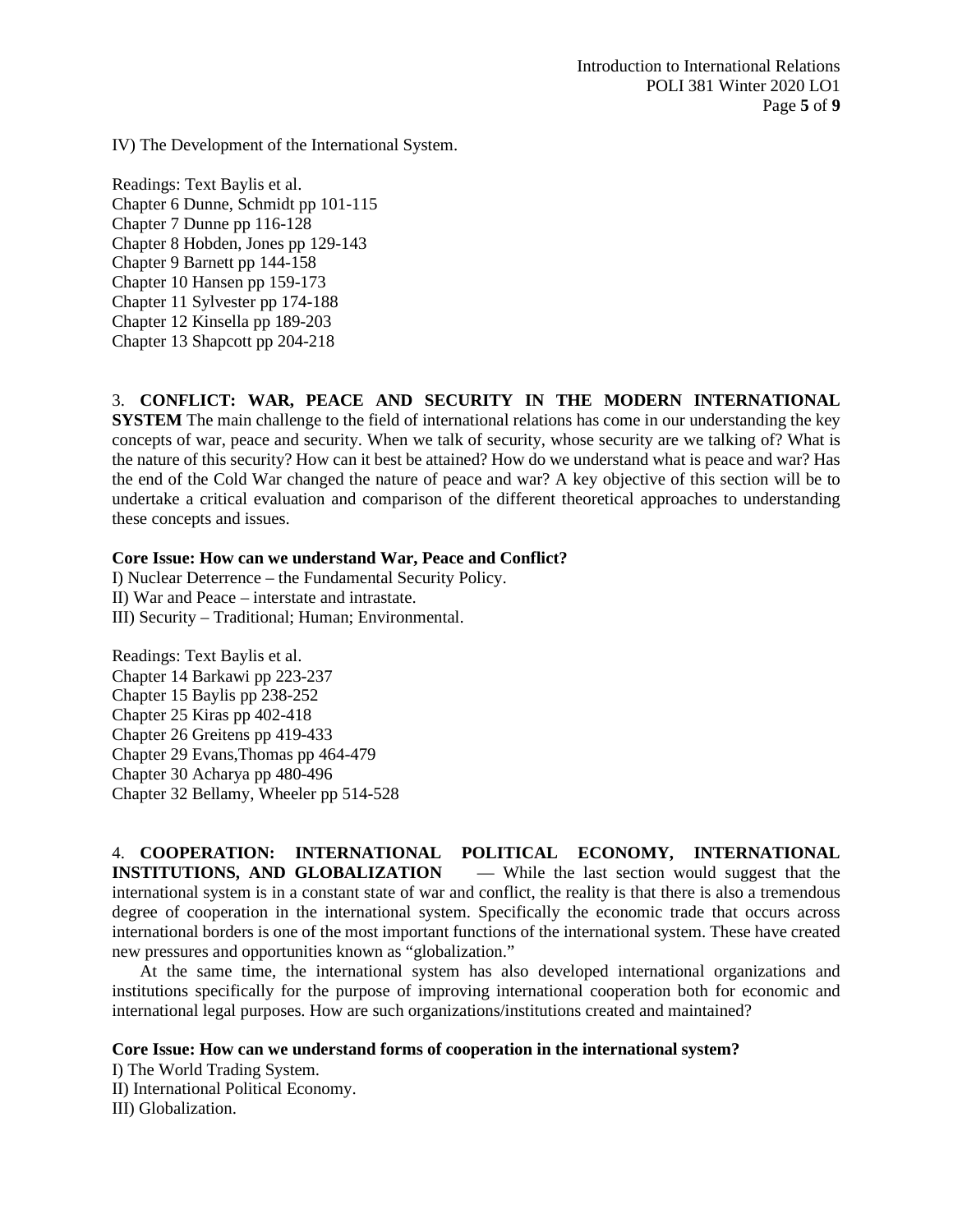IV) International Institutions/Organizations.

Readings: Text Baylis et al. Chapter 16 Phillips pp 253-268 Chapter 19 Reus-Smit pp 301-315 Chapter 20 Park pp 316-330 Chapter 21 Curtis, Taylor pp 331-346 Chapter 22 Joachim pp 347-362 Chapter 23 Best, Christiansen pp 363-379 Chapter 24 Vogler pp 385-401 Chapter 28 Watson pp 450-463 Chapter 31 Donnelly pp 497-513

5. **SIMULATION** — Four classes will be based on a simulation exercise in which students will have the opportunity to apply the knowledge that they have gained throughout the course. It is designed to familiarize students with the difficulties involved in the protection of their security in the international system.

# **IMPORTANT POLICIES AND INFORMATION**

Supporting Documentation and the Use of a Statutory Declaration

As stated in the University Calendar:

Students may be asked to provide supporting documentation for an exemption/special request. This may include, but is not limited to, a prolonged absence from a course where participation is required, a missed course assessment, a deferred examination, or an appeal. Students are encouraged to submit documentation that will support their situation. Supporting documentation may be dependent on the reason noted in their personal statement/explanation provided to explain their situation. This could be medical certificate/documentation, references, police reports, invitation letter, third party letter of support or a statutory declaration etc. The decision to provide supporting documentation that best suits the situation is at the discretion of the student. Students cannot be required to provide specific supporting documentation, such as a medical note.

Students can make a Statutory Declaration as their supporting documentation (available at ucalgary.ca/registrar). This requires students to make a declaration in the presence of a Commissioner for Oaths. It demonstrates the importance of honest and accurate information provided and is a legally binding declaration. Several registered Commissioners for Oaths are available to students at no charge, on campus. For a list of locations to access a Commissioners for Oaths, visit [ucalgary.ca/registrar\)](http://www.ucalgary.ca/registrar).

Falsification of any supporting documentation will be taken very seriously and may result in disciplinary action through the Academic Discipline regulations or the Student Non-Academic Misconduct policy.

This statement is accessible at:<https://www.ucalgary.ca/pubs/calendar/current/m-1.html>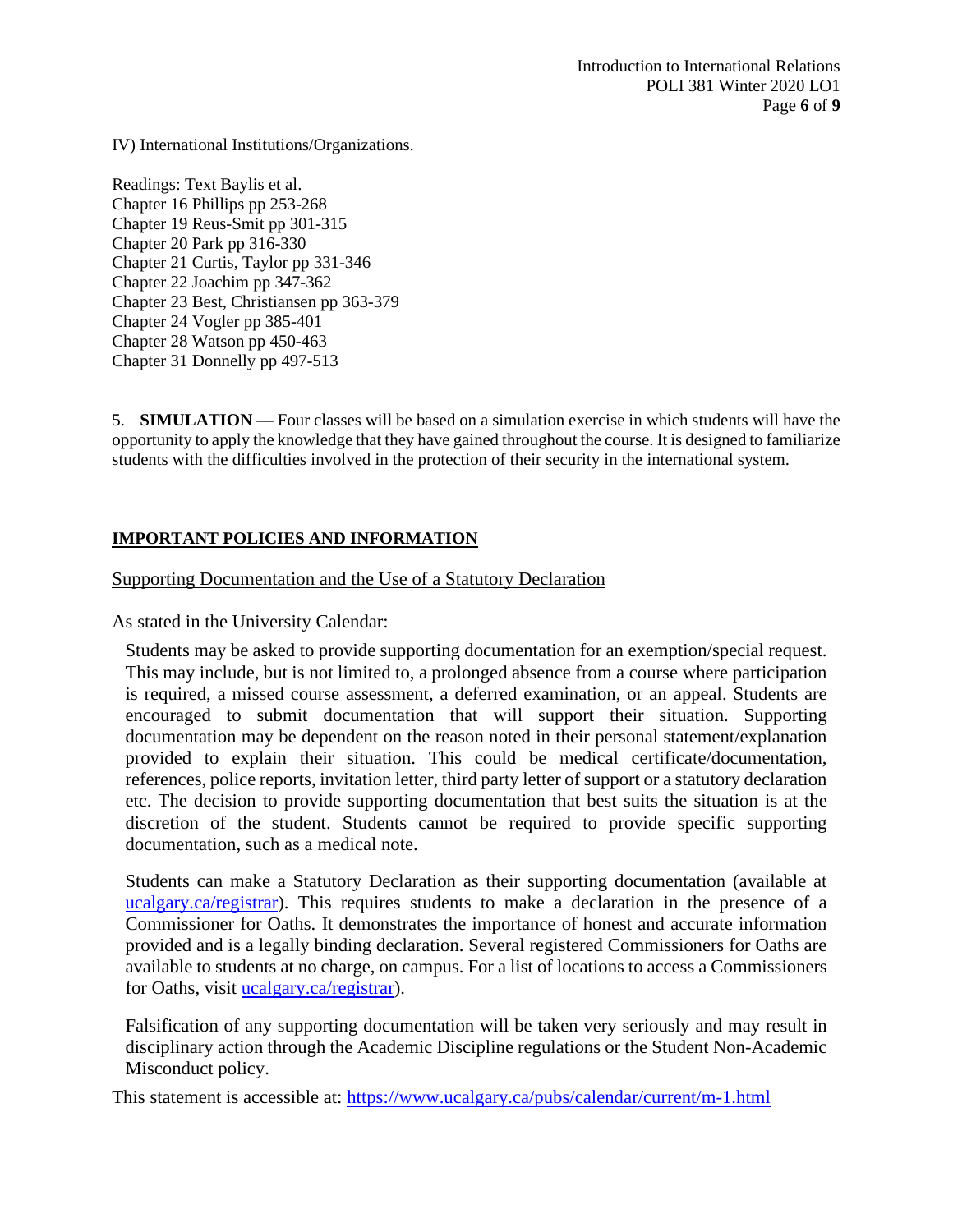*Please note that while the form of supporting documentation provided is at the discretion of the student, the instructor has the discretion not to accept the supporting documentation if it does not corroborate the reason(s) given for the exemption/special request.*

# Absence From a Mid-term Examination:

Students who are absent from a scheduled term test or quiz for legitimate reasons are responsible for contacting the instructor via email within 48 hours of the missed test to discuss alternative arrangements. A copy of this email may be requested as proof of the attempt to contact the instructor. Any student who fails to do so forfeits the right to a makeup test.

# Deferral of a Final Examination:

Deferral of a final examination can be granted for reasons of illness, domestic affliction, and unforeseen circumstances, as well as to those with three (3) final exams scheduled within a 24 hour period. Deferred final exams will not be granted to those who sit the exam, who have made travel arrangements that conflict with their exam, or who have misread the examination timetable. The decision to allow a deferred final exam rests not with the instructor but with Enrolment Services. Instructors should, however, be notified if you will be absent during the examination. The Application for Deferred Final Exam, deadlines, requirements and submission instructions can be found on the Enrolment Services website at [https://www.ucalgary.ca/registrar/exams/deferred-exams.](https://www.ucalgary.ca/registrar/exams/deferred-exams)

# Appeals:

If a student has a concern about the course or a grade they have been assigned, they must first discuss their concerns with the instructor. If this does not resolve the matter, the student then proceed with an academic appeal. The first step in an academic appeal is to set up a meeting with the Department Head. Appeals must be requested within 15 days of receipt of the graded assignment.

# Student Accommodations:

Students seeking an accommodation based on disability or medical concerns should contact Student Accessibility Services; SAS will process the request and issue letters of accommodation to instructors. For additional information on support services and accommodations for students with disabilities, visit [www.ucalgary.ca/access/.](http://www.ucalgary.ca/access/)

Students who require an accommodation in relation to their coursework based on a protected ground other than disability should communicate this need in writing to their Instructor.

The full policy on Student Accommodations is available at [http://www.ucalgary.ca/policies/files/policies/student-accommodation-policy.pdf.](http://www.ucalgary.ca/policies/files/policies/student-accommodation-policy.pdf)

# University Regulations:

Students are responsible for familiarizing themselves with the University policies found in the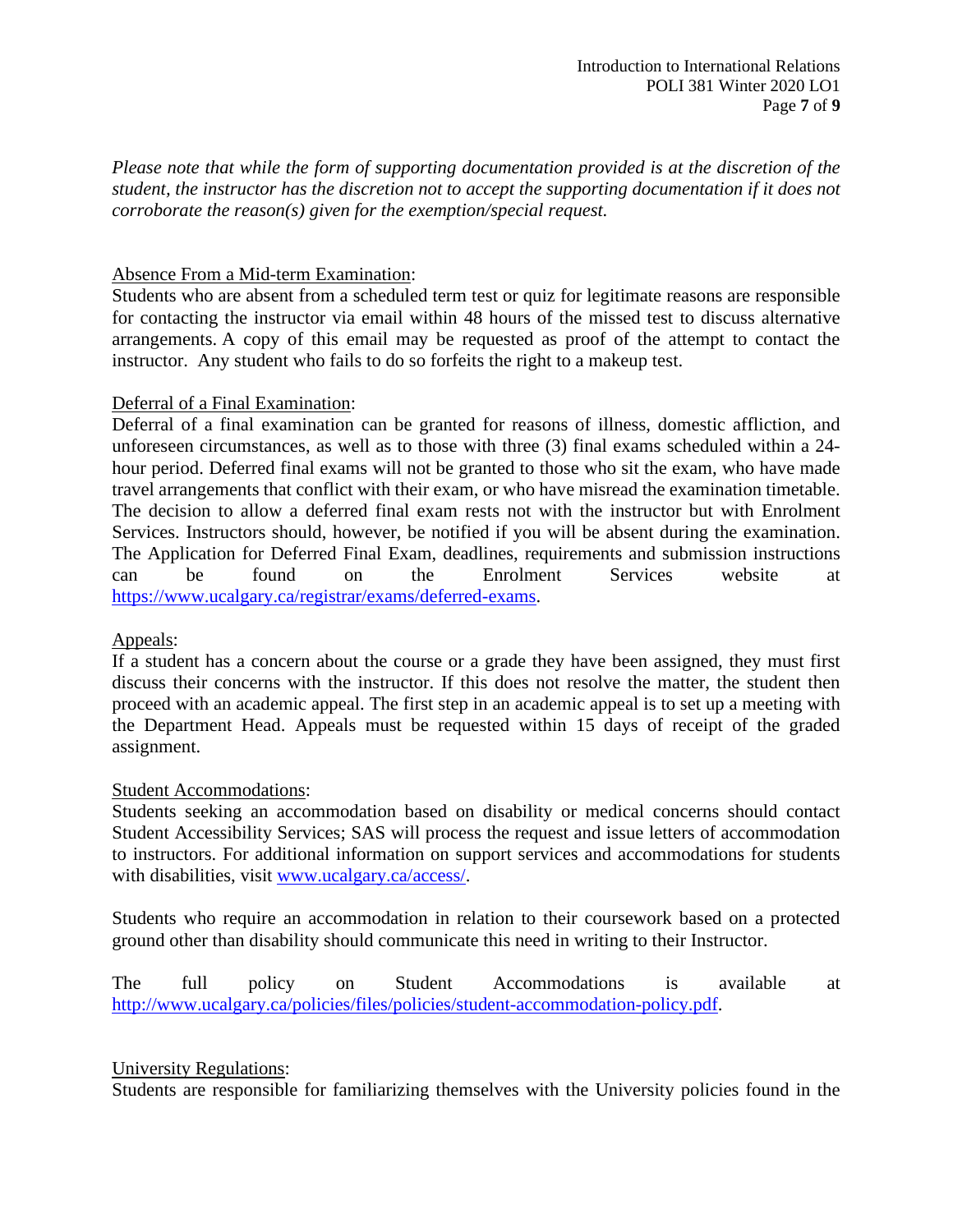| Academic | Regulations                                               | sections |  | the | Calendar |  |
|----------|-----------------------------------------------------------|----------|--|-----|----------|--|
|          | www.ucalgary.ca/pubs/calendar/current/academic-regs.html. |          |  |     |          |  |

# Plagiarism And Other Forms Of Academic Misconduct:

Academic misconduct in any form (e.g. cheating, plagiarism) is a serious academic offence that can lead to disciplinary probation, suspension or expulsion from the University. Students are expected to be familiar with the standards surrounding academic honesty; these can be found in the University of Calgary calendar at [http://www.ucalgary.ca/pubs/calendar/current/k.html.](http://www.ucalgary.ca/pubs/calendar/current/k.html) Such offences will be taken seriously and reported immediately, as required by Faculty of Arts policy.

# Copyright Legislation:

As stated in the University of Calgary Calendar, Academic Regulations, "students are required to read the University of Calgary policy on Acceptable Use of Material Protected by Copyright and requirements of the copyright act to ensure they are aware of the consequences of unauthorised sharing of course materials (including instructor notes, electronic versions of textbooks etc.). Students who use material protected by copyright in violation of this policy may be disciplined under the Non-Academic Misconduct Policy."

[https://www.ucalgary.ca/policies/files/policies/acceptable-use-of-material-protected-by](https://www.ucalgary.ca/policies/files/policies/acceptable-use-of-material-protected-by-copyright.pdf)[copyright.pdf](https://www.ucalgary.ca/policies/files/policies/acceptable-use-of-material-protected-by-copyright.pdf) and<https://laws-lois.justice.gc.ca/eng/acts/C-42/index.html>

# Freedom of Information and Protection of Privacy (FOIP):

FOIP legislation requires that instructors maintain the confidentiality of student information. In practice, this means that student assignment and tests cannot be left for collection in any public place without the consent of the student. It also means that grades cannot be distributed via email. Final exams are kept by instructors but can be viewed by contacting them or the main office in the Department of Political Science. Any uncollected assignments and tests meant to be returned will be destroyed after six months from the end of term; final examinations are destroyed after one year.

# Evacuation Assembly Points:

In the event of an emergency evacuation from class, students are required to gather in designated assembly points. Please check the list found at [www.ucalgary.ca/emergencyplan/assemblypoints](http://www.ucalgary.ca/emergencyplan/assemblypoints) and note the assembly point nearest to your classroom.

# Faculty of Arts Program Advising and Student Information Resources:

For program planning and advice, visit the Arts Students' Centre in Social Sciences 102, call 403- 220-3580 or email [artsads@ucalgary.ca.](mailto:artsads@ucalgary.ca) You can also visit [arts.ucalgary.ca/advising](http://arts.ucalgary.ca/advising) for program assistance.

For registration (add/drop/swap), paying fees and assistance with your Student Centre, contact Enrolment Services at (403) 210-ROCK [7625] or visit their office in the MacKimmie Library Tower rm 116.